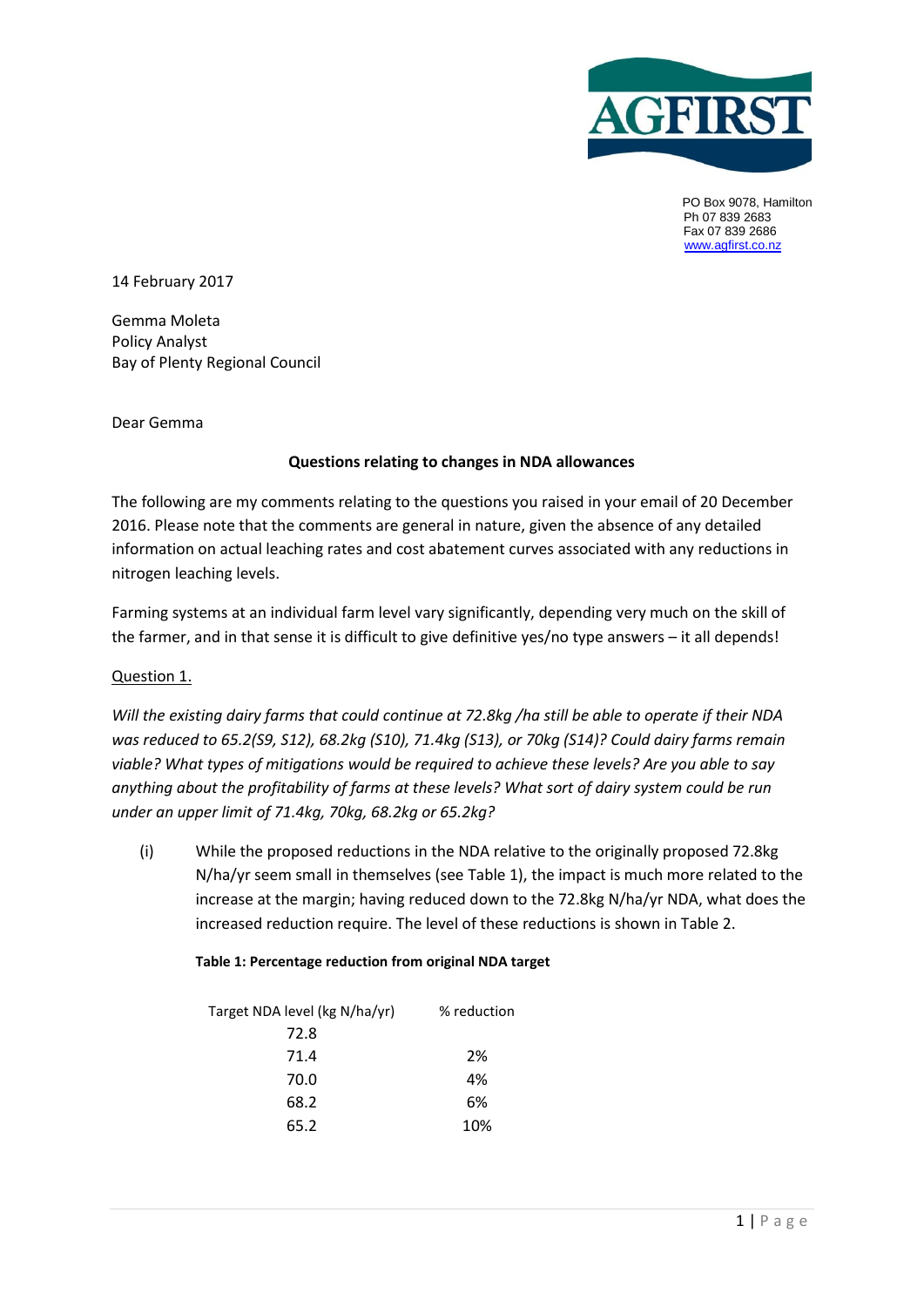#### **Table 2: Percentage decrease in N leaching to achieve the target NDA**

|                                  |     | Existing leaching level (kg N/ha/yr)* |     |     |     |  |
|----------------------------------|-----|---------------------------------------|-----|-----|-----|--|
| Target NDA level (kg<br>N/ha/yr) | 80  | 100                                   | 120 | 140 | 160 |  |
| 72.8                             |     |                                       | 39% | 48% | 55% |  |
| 71.4                             |     |                                       | 41% | 49% | 55% |  |
| 70.0                             |     |                                       | 42% | 50% | 56% |  |
| 68.2                             |     | 32%                                   | 43% | 51% | 57% |  |
| 65.2                             |     | 35%                                   | 46% | 53% | 59% |  |
| 54.6                             | 32% |                                       |     |     |     |  |

\*Derived from Perrin Ag report to BoPRC January 2016: Update of the 2014 NDA Impact Analysis

In the absence of any mitigation strategies being employed, most dairy farms can achieve reductions in N leaching of 5-10% relatively straightforwardly by introducing a range of good agricultural practices, e.g. good effluent management, good nitrogen fertiliser practices. Beyond this, further reductions become increasingly more difficult (and costly) involving a number of strategies such as; changes in grazing management, infrastructure (feedpads/wintering barns), and reduced stocking rates.

As Table 2 illustrates, those blocks leaching over 80kgN/ha/yr will be required to reduce N leaching by a minimum of 32%, meaning that the farmers will need to undertake some significant adjustments, particularly around farm systems, in order to meet the required leaching levels.

Similarly, for farms currently leaching above 100kg N/ha/yr, a significant change in farm system would be required to achieve the originally proposed NDA level, with much greater effort required to achieve the potentially lower NDAs.

(ii) Would the farms remain viable? This is a complex question, as it depends very much on the current financial situation of the farm, particularly its capital structure (i.e. debt levels). It also depends on the abatement costs the farm faces relative to the degree of N leaching reduction required, which tends to increase steeply (usually in a curvilinear fashion) the greater the reduction required.

With respect to the reductions indicated in table 2 above, I would say that;

- (a) For farms currently around the 80-100kgN/ha/yr level, most probably would remain viable, but some would not. Would depend on a number of factors, not least the farmer's management skills, and debt levels. The extra reduction mooted for farms at 100kgN/ha (down to 65.2kgN/ha) just means that the effort required becomes slightly harder, and more expensive.
- (b) For farms above the 100kgN/ha/yr level (i.e. 120+), the percentage reduction required is much higher, meaning continued viability would be much more problematic. Some of the more heavily indebted farms may have to sell up – the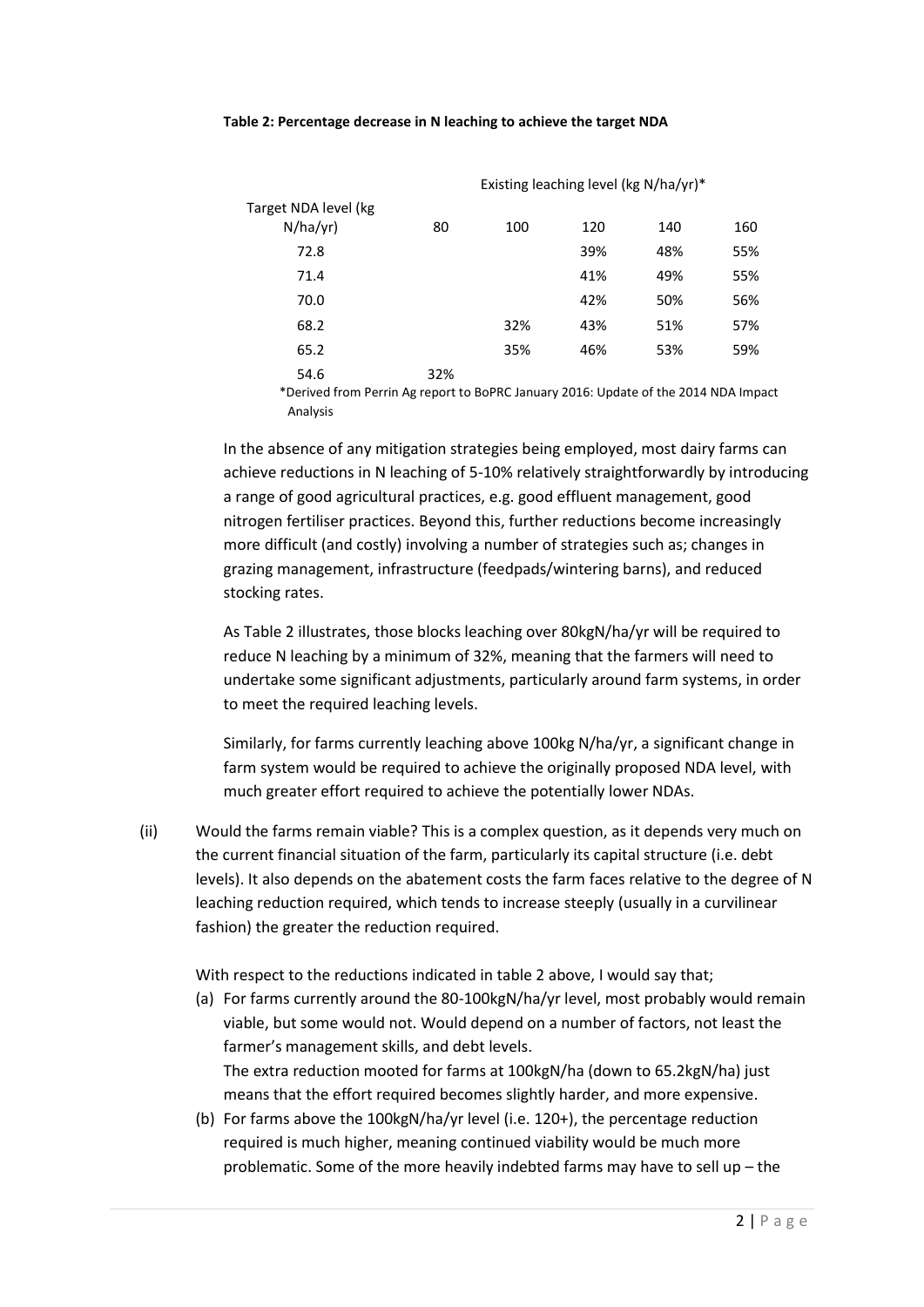purchaser would most likely buy in at a reduced price and hence lower debt level, in which case they would be more viable.

This situation also needs some discussion around the situation where a number of farmers have reduced stocking rate (usually by 5-10%) plus reduced the level of boughtin supplementary feed, resulting in a reduction in N leaching, and either a minimal reduction in profitability or an improvement in profitability. This can be illustrated via results from a Dairy NZ trial investigating this issue.

# **Table 3: Dairy NZ low stocking rate trial; 3-year average of 5-year trial**

|                                | Current | Low SR | Difference |
|--------------------------------|---------|--------|------------|
| Stocking rate (cows/ha)        | 3.2     | 2.6    | $-19%$     |
| N Fertiliser applied (kgN/ha)  | 137     | 46     | -66%       |
| Supplements fed (T/ha)         | 2.2     | 2.1    | -5%        |
| Milksolids production (kg/cow) | 367     | 442    | 20%        |
| Milksolids production (kg/ha)  | 1,186   | 1,158  | $-2%$      |
| Days in milk                   | 239     | 260    | 9%         |
| Operating profit (\$/ha)       | 4,310   | 4,083  | -5%        |
| N leached (kgN/ha)             | 59      | 30     | $-49%$     |

Note:

- (i) This trial utilised a wintering barn for on/off grazing over the late summer/autumn period, which is a key mitigation strategy for reducing N leaching.
- (ii) The operating profit shown does not take into account the capital cost of the wintering barn, or depreciation.

While this scenario is a real option for some farmers, I would caution in seeing this as a panacea for all farmers. In particular it requires a high level of skill in maintaining pasture quality with a reduced stocking rate (see comments on Q 5). For most farmers, the reduction in N leaching under this scenario is of the order of 5 –20%

In addition, there are systems that can reduce N leaching significantly; a farm at (say) 160kg N/ha/yr could possibly meet the NDA targets by moving to a fully housed system with a cut and carry system for harvesting the pasture. This system though requires a high level of capital input, and only tends to be financially viable at a high milksolids payout.

(iii) A full suite of mitigation practices would be required to achieve the reductions indicated in table 2; an excellent level of effluent management, a very good/reduced (if not nil) nitrogen fertiliser system, the use of facilitated/constructed wetlands, the replacement of nitrogen fertiliser with low-N supplementary feeds (e.g. maize silage), and on/off grazing over the late summer/autumn period, most probably requiring a feedpad or wintering barn to hold the cows during the "off-grazing" component.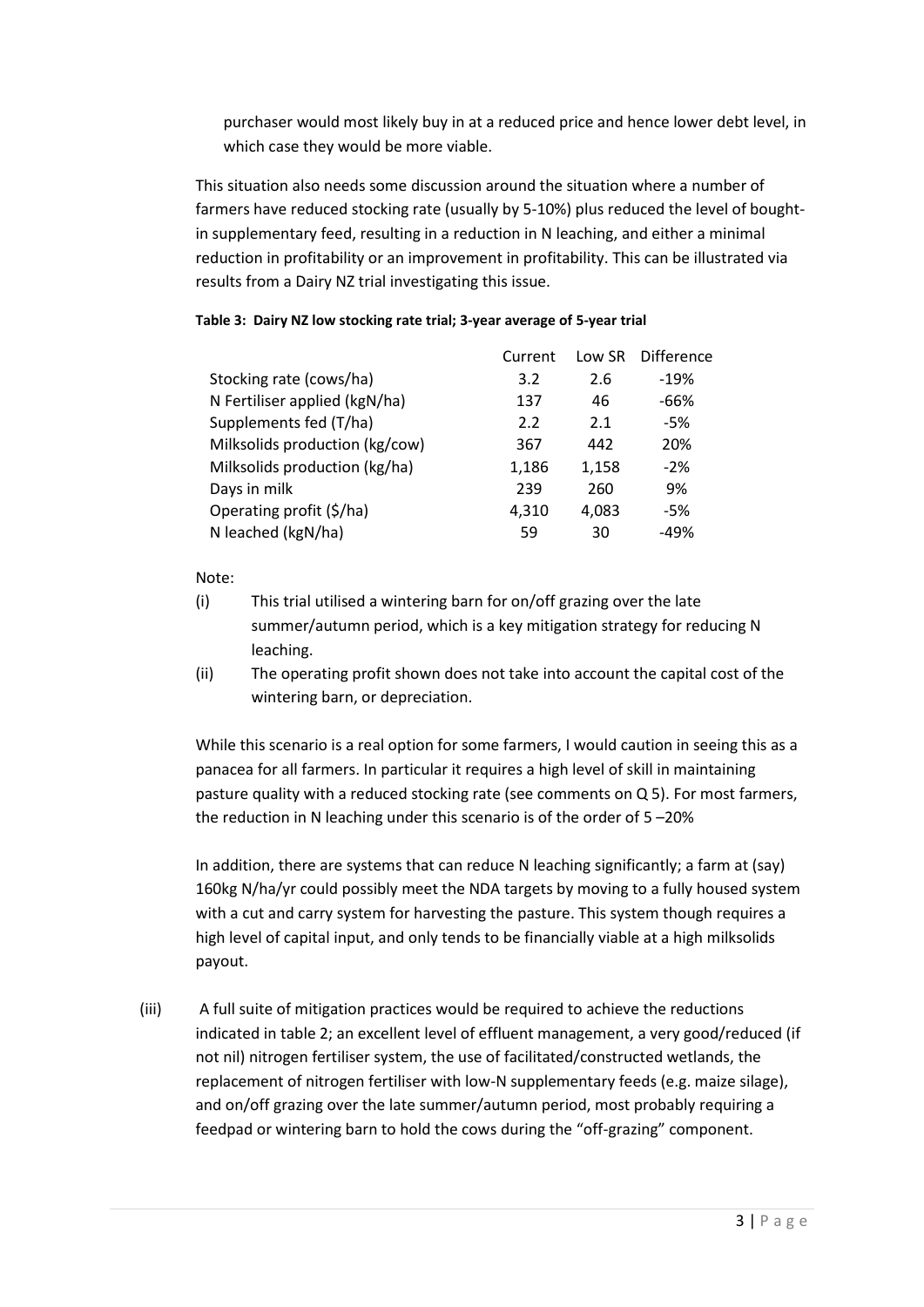In addition, given the level of reductions indicated, and notwithstanding the possibility of housed/cut and carry systems, most farmers would need to de-intensify their systems by reducing stocking rates and reducing the level of bought-in supplements.

- (iv) The profitability of the farms would depend very much on the skill of the farmer, and the current capital structure of the farm. I would think that most would be profitable in the sense that gross revenue would be greater than operating costs, but whether there would be sufficient funds after this to cover the farmers' living costs, debt servicing, capital replacement costs and further farm development would be very problematic.
- (v) There could be a range of farm systems operated, depending again very much on the farmers' skills. Given the N leaching levels indicated by the proposed NDAs, the assumption is that the farms are on free-draining soils under high rainfall levels. In this case the generalisation would be that they would need to be relatively low stocking rate systems with minimal inputs such as supplements and nitrogen fertiliser.

# Question 2

*What are the effects on small block (under 40ha) drystock farms from a decrease in NDA from 25.45kg to 25 (S13), 24.5(S14), 23.9kg (S10) or 22.40kg(S11, S12)? Can you add anything to your previous email comments? "The non-benchmarked drystock could be more promising. I would think that only dairy support & intensive beef operations (+ possibly intensive horse operations?) would be above the ~25kg N original NDA, and a reduction down to 22-23kg is reasonably realistic for many small blocks. But difficult to be too definitive until you know their current N leaching levels".*

Table 2 in the Perrin Ag report show a range of N leaching for drystock farm systems varying from 15.8 – 38.0 kg N/ha/yr, with an average of 25.5 kg N/ha/yr. The farms at the higher end were the ones involving dairy heifer grazing.

I would suspect that most small blocks would also fall within this range, and it would be the ones with a high proportion of cattle that would be at the higher end. At the high end of the above range (38 kg N/ha/yr), the reduction to the originally proposed 25.45kgN/ha/yr represents a 33% reduction. Reducing the NDA to 22.4kg would represent a 41% reduction. Achieving this would require a reduction in stocking rate and/or a reduction in the proportion of cattle.

For most of the small blocks however, assuming they are in the above range, the reduction required would be relatively small.

# Question 3

*How would a percentage drop affect the lower NDA dairy farms and the upper drystock (including dairy support) farms? Are current dairy farms with a future NDA of 54.6kg/ha likely to be able to operate at that level? A dairy support farm may go from an NDA of 54.6kg/ha to 53.56kg/ha (1.9% drop) or 52.5kg/ha (3.8% drop). What mitigation measures might be to achieve these N levels?* 

This is difficult to answer, as the crucial factor is not the NDA per se, but the degree of reduction required to meet the NDA. In Question 1 above, the original NDA proposed was 72.8kg N/ha/yr. so presumably the blocks that are required to meet this are currently leaching above this level. The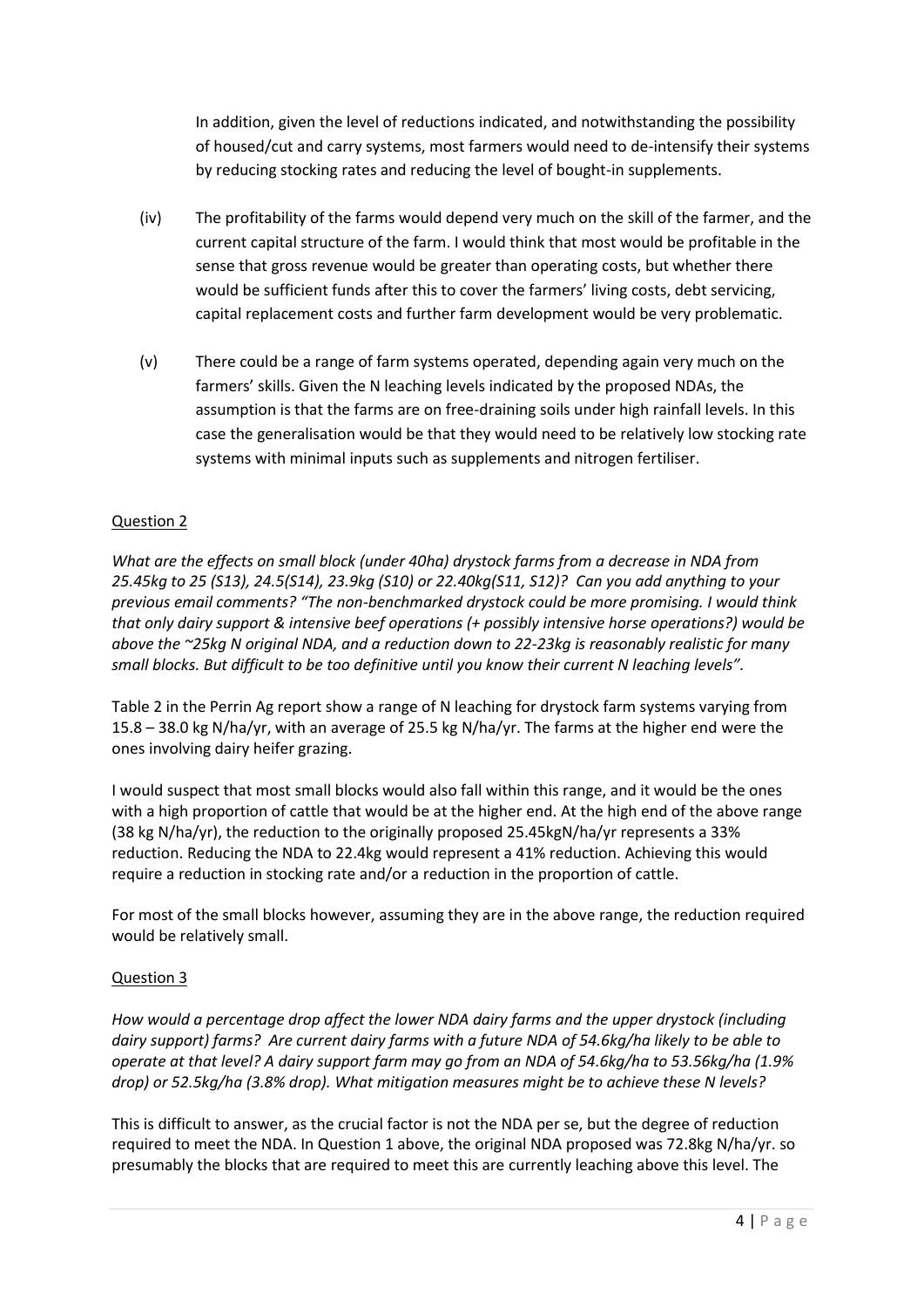blocks required to meet the 54.6kg N/ha/yr NDA are currently leaching up to 78kg N/ha/yr. At a current level of 60kg N/ha/yr, the reduction to 54.6 kg N/ha/yr represents a 9% reduction, which is quite achievable. At a currently leaching level of 70kg N/ha/yr the reduction is 26% - still achievable, albeit requiring a greater range of mitigations to do this. At a currently leaching level of 78kg N/ha/yr the reduction is 30% - again achievable, but requiring a significant effort.

While the proposed reductions in the dairy support NDAs are relatively small, again it depends on the marginal effect; currently leaching levels vary between 70 – 127kgN/ha (as indicated by Council) and hence the reduction down to 53.6 or 52.5kgN/ha/year represents a drop of between 23 – 59%.

This level of decrease would represent a significant challenge to most farmers and would require a full suite of mitigations as outlined in Question1 (iii), and most probably a reduction in stocking rate.

#### Question 4

*Could you comment on your answers to the above questions in relation to output prices. i.e. are these levels achievable when output prices are high etc*

High output prices do not lessen the physical or management issues involved in reducing N leaching.

The main impact of high output prices is that;

- (i) The profitability of low intensity farm systems is improved, which increases the acceptability to move to such a system (in the sense that if a low intensive system is unprofitable it hardly incentivises a farmer to move to it), and/or
- (ii) With improved profitability, the ability to service the cost of infrastructure such as feedpads or wintering barns is enhanced.

#### Question 5

*What role do farmer skillsets and adaptability play in achieving these limits?*

This has an absolutely crucial role in achieving NDA limits.

While biophysical factors such as soil type (particularly drainage) and rainfall have a major influence on N leaching potential, it is the way the land is managed (i.e. the farming system) which will determine the actual amount of N leached.

In this respect, therefore, a farmer's skills/expertise/experience is critical in the way they operate their business and in how they may achieve the required NDA. As part of this, access to information and advice is also a crucial aspect.

Within farming, as in any other profession/trade/job, there is a distribution of ability; any effort to shift the distribution to the right (i.e. move average towards good) usually requires significant time and resources. There are a 1001 factors which influence farmer decision making and adaptability to change, and these all influence any programme to achieve change.

There is a large amount of literature on this issue, which is somewhat outside of the scope of this letter. But as noted above – skillsets and adaptability are crucial to achieving change, particularly significant change inherent in meeting the NDA limits.